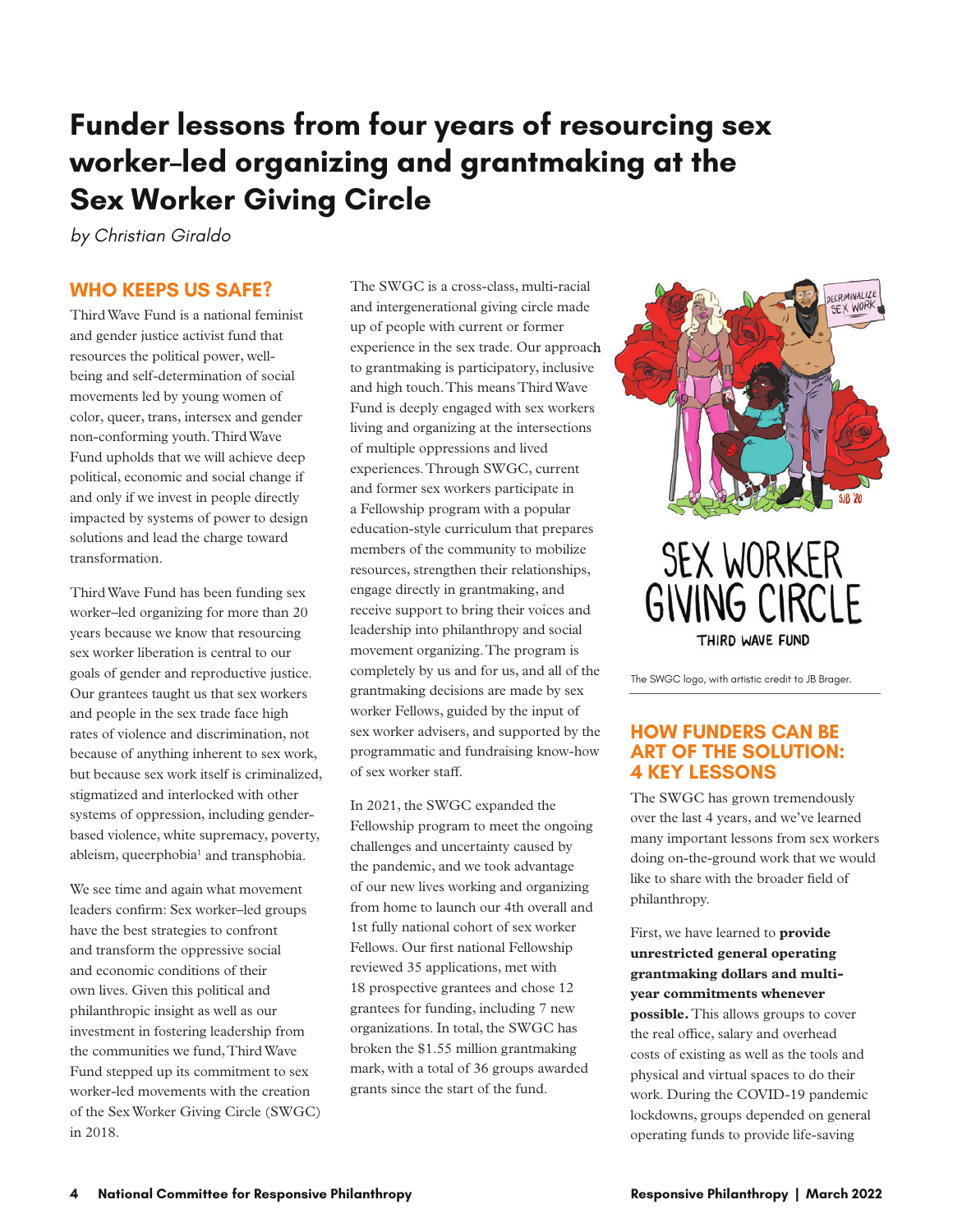monetary mutual aid and other urgent material resources to the broader community, which kept the movement alive and healthy enough to fight another day. Sex workers found themselves in the impossible reality of needing to stretch every last penny of their shoestring budgets to feed, house and care for their comrades, most of whom had been systemically excluded from government unemployment and economic stimulus packages due to working in informal and street-based economies or lacking eligibility documentation. The neverending task of organizing sex worker survival cost the movement community members who didn't have the resources to take in a moment of stillness and recovery and literally worked themselves to death. Sex workers have taught us that when their own economic and material realities are nourished and not under constant interrogation and attack, they are empowered to speak to funders and other resource gatekeepers with less fear and more sex worker power. More sex worker power keeps communities alive.

Second, the movement taught us to **center trauma-informed approaches to grantmaking** during these chaotic times through coordinating our program with empathy, accountability, flexibility, creativity, humility, generosity, approachability and urgency. The pandemic, economic recession, violent displays of white supremacist police brutality, alliance of ideologically paternalistic anti-sex worker forces and expansion of the for-profit carceral state have worn down sex working communities and deteriorated the physical and mental wellbeing of sex workers. Now more than ever, funders must account for the disparity in power dynamics between philanthropy and the movements we support and how these dynamics are always present, even if we're actively trying to dismantle them. We must approach conversations by radically self-critiquing our participation



Christian Giraldo

as funders in creating power differentials and understanding that our every action creates a world. Funders must always ask ourselves: What kind of world are we creating for sex workers in our grantmaking and interactions with the movement? We must also reflect on how we show up in conversations with the movement and the power that we wield – reluctantly or not – and lean into the necessary discomfort of acknowledging the many power differentials we may unwittingly contribute to and that make up sex workers' scarce material realities.

Third, as a bilingual English/Spanish program, the SWGC learned that funders must **embrace and systematize language justice as core to our values**. Spanish-speaking grantees taught us that monolingual Spanishspeaking groups face the baseline exclusions confronted by all sex working communities, coupled with systemic injustice around language barriers, racism, colorism and immigrant status. High levels of discrimination and racist policing made many Spanish-speaking and Latinx sex workers afraid of engaging with state bureaucracy on any level and deprived them of an avenue for accessing resources to meet their basic needs. Lack of language accessibility creates challenges for Spanish-speaking groups that make it harder to write

grant applications, organize fundraising campaigns, communicate with funders who are not prioritizing their inclusion, and secure legal non-profit status and bank accounts. There are fewer resources and information available in Spanish, and many philanthropic programs do not acknowledge language disparities in their processes. Some programs may provide and accept applications in Spanish, but do not have staff who can speak to grantees in Spanish, provide support, and attest to the disparity in access to resources and opportunities faced by monolingual Spanish-speaking people in the United States.

Finally, we have learned that funders who support sex workers' rights must **stop imposing unnecessary and harmful bureaucratic challenges on groups on the ground.** Ideally, funders should grant to groups without requiring fiscal sponsors, who may at times act as gatekeepers, hurt the work of grantees, and further traumatize a community that is already maligned and kept from life-saving resources. If fiscal sponsorship is required, it is crucial to allow grantees to apply for funding before obtaining sponsorship—and then support them in finding a fiscal sponsor who is a good match as a condition of grant receipt, while making funds available to cover any fiscal sponsorship fees so that groups can use the full amount of their grant. Additionally, funders should support groups that have a diversity of tax statuses, ranging from groups with no legal status at all to groups that are fiscally sponsored, as well as groups that have gained their own  $501(c)(3)$  status. In the case of groups working toward securing  $501(c)(3)$  status, funders should do everything in their power to support their petitions and accompany them in their journey jumping through the infinite and spiritually draining hoops of the nonprofit industrial complex.